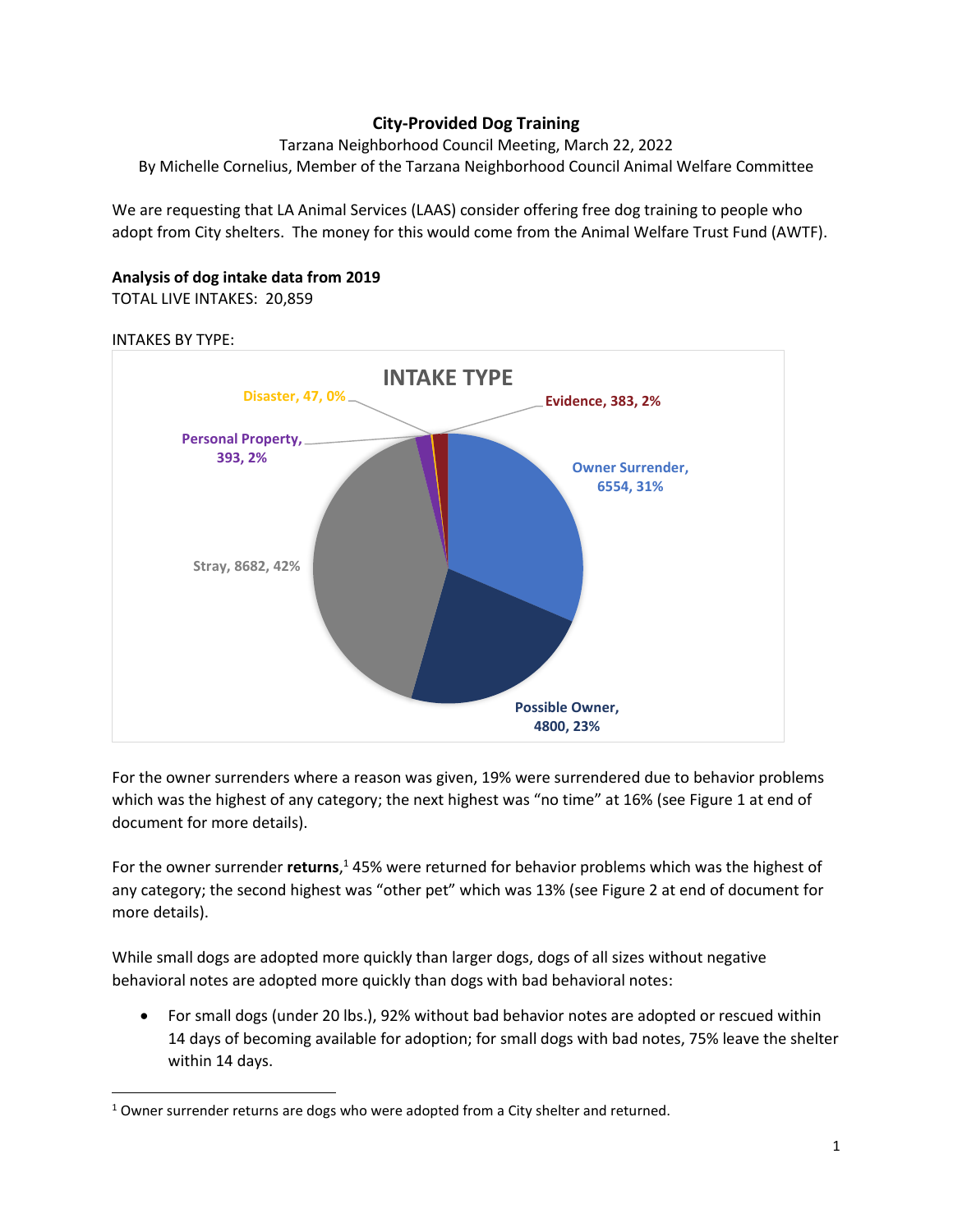- For medium dogs (21-50 lbs.), 87% without bad behavior notes are adopted or rescued within 14 days of becoming available for adoption; for medium dogs with bad notes, 58% leave the shelter within 14 days.
- For large dogs (>51 lbs.), 59% without bad behavior notes are adopted or rescued within 14 days of becoming available for adoption; **for large dogs with bad notes, only 13% leave the shelter within 14 days.**

## **Importance of training**

According to Dr. Sophia Yin, dog training needs to be more than simply teaching a dog a few simple commands like sit, stay, lie down, and heel; it should also "help train leadership and communication in humans and impulse control in dogs" (Yin 2012). Since most dog aggression is due to fear and anxiety (Yin 2009), this type of training can help prevent dog bites by helping owners recognize fear in their dog's body language (Yin 2011). It can also eliminate other undesirable behaviors like those associated with separation anxiety (Yin 2012).

### **How training can help LAAS**

Everyone benefits when dogs and their owners complete training classes. The dog is more well behaved resulting in a less stressful home environment, making it less likely that a dog will be returned or surrendered due to behavior issues.

We are requesting that the City provide vouchers to adopters and rescues to cover the cost of dog training. The vouchers could be paid for using donations from the Animal Welfare Trust Fund so it would not affect the City's General Fund. Due to limited resources (both financial and staff), it is likely that vouchers would initially be given to people who adopt dogs with behavior issues and owners who are considering returning or surrendering their dog due to behavior problems. (If the program is successful and there is enough money in the AWTF, then the program can be expanded to offer vouchers to everyone who adopts a dog from LAAS.)

Amount of unrestricted funds in the AWTF as of December 2021: \$2.4 million.

#### **Importance of using positive reinforcement training**

According to the American Veterinary Society of Animal Behavior, the most effective and humane training is rewards-based (positive reinforcement); adverse training has negative long-term effects, is less effective and harms the dog-human relationship. Therefore, any approved trainers should only be using rewards-based training.<sup>2</sup>

#### **Benefits:**

Overall, the goal of this proposal is to reduce owner surrenders, adoption returns, and dog bites. Fewer animals in the shelter makes it less stressful for staff, volunteers, and the animals. Dogs who have more opportunities for exercise will likely be calmer when in their kennels which will help them get adopted. Additionally, if fewer animals are in the shelter it allows for more time to network animals with medical or behavioral issues; when the shelters are at capacity, these animals are at very high risk of being

<sup>&</sup>lt;sup>2</sup> Aversive techniques are things like shock collars and physical punishment; simply telling a dog "no" is not considered an aversive technique.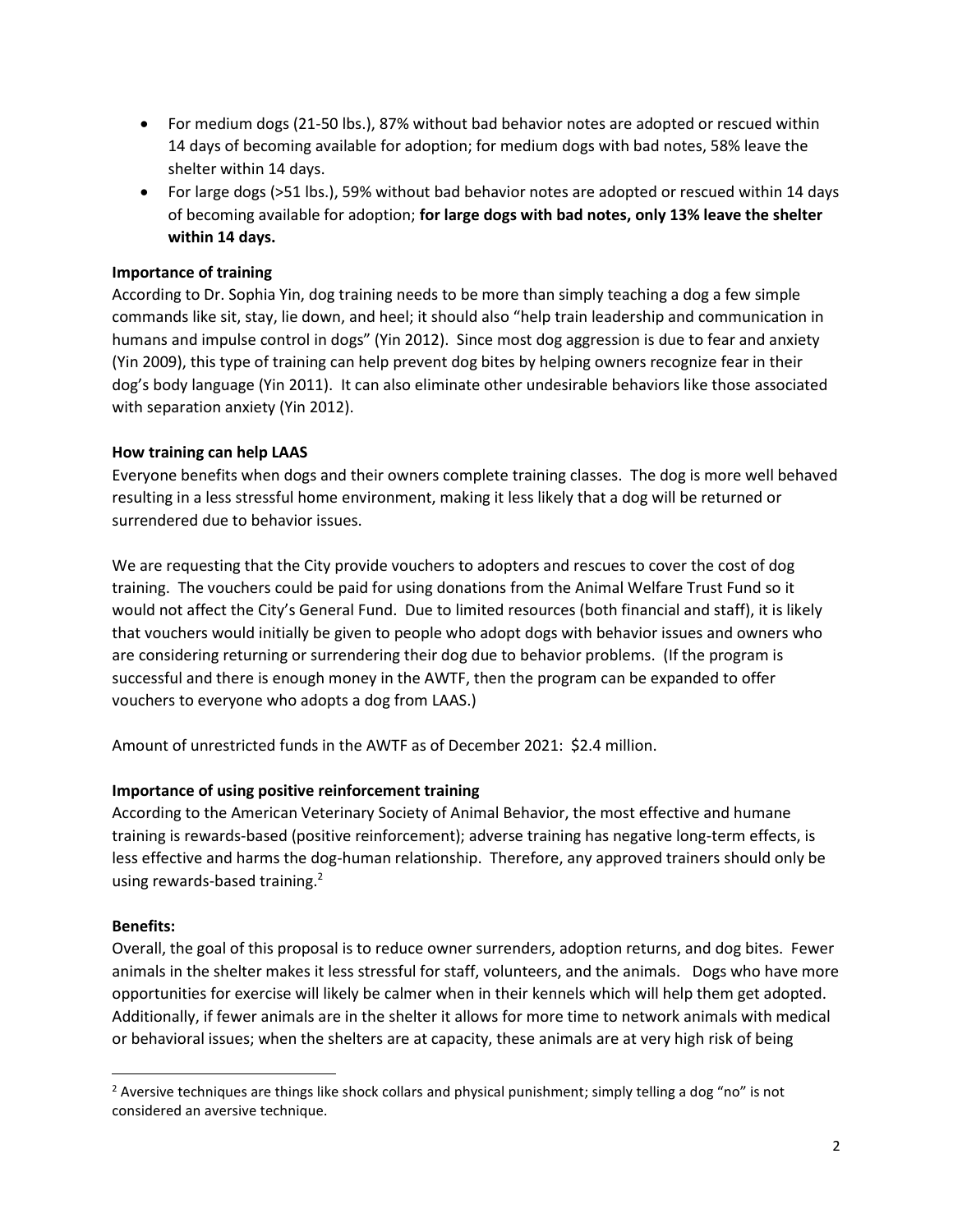euthanized. Furthermore, if staff are overwhelmed and exhausted, they have less time to provide service to the public and they may be at higher risk for workplace injuries.

## **Cost:**

Six-week group classes at some of the large pet stores range from \$139-149 and four hours of private training is \$219.<sup>3</sup> Some trainers may be willing to provide bulk discounts to LAAS.

# **Summary:**

Many adopters do not realize how important dog training is and may only understand its value once they have completed the program. By offering training for free, more owners will take their dog to training classes. City-provided training could help shelters place dogs with behavioral issues as well as reduce the number of dogs returned or surrendered to the shelter due to behavior issues.



Figure 1.

*Behavioral* = aggressive towards people, children or other animals, destructive, escapes, hyper, timid, and vocal **(It is important to stress that we are not advocating that training be provided for dogs deemed dangerous to people, especially children, in lieu of bringing them into the shelter. For dog owners who are concerned about aggressive behavior, a determination should be made on a case-bycase basis as to whether training is an appropriate alternative to surrendering their animal.)** *Medical* = cost of medical, ill, injured

*Other* = Age, allergic, died, divorce, house soil, investigation, new baby, no protect, owner died, sheds, wrong sex, size

<sup>&</sup>lt;sup>3</sup> Private training may be needed for dogs who do not get along with other dogs.